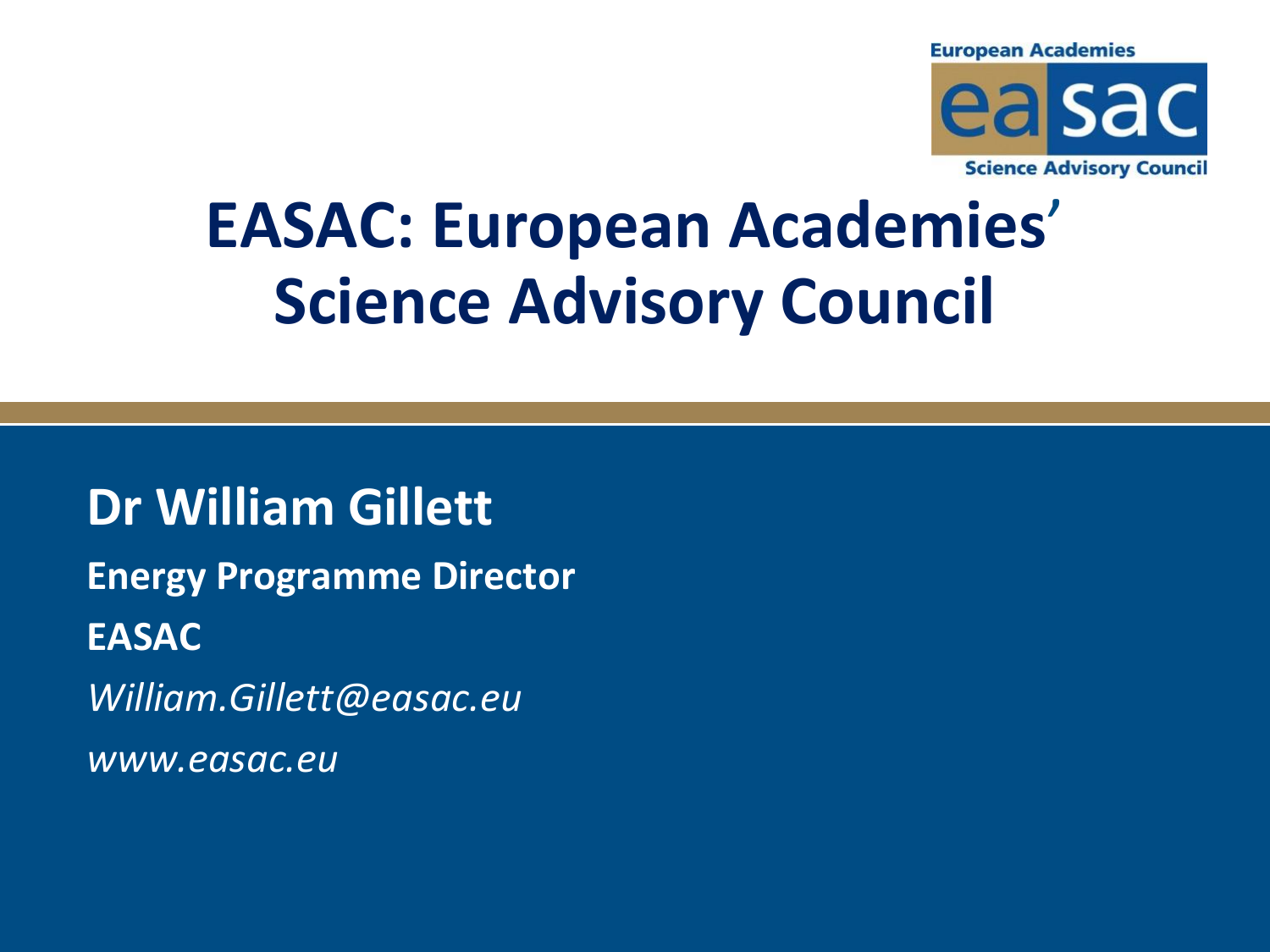# **National Academies of Science**





- Recognise, promote and support excellence in science
- Speak with authority based on scientific evidence, addressing policy makers, stakeholder groups, and the wider public
- Encourage the development and use of science for the benefit of humanity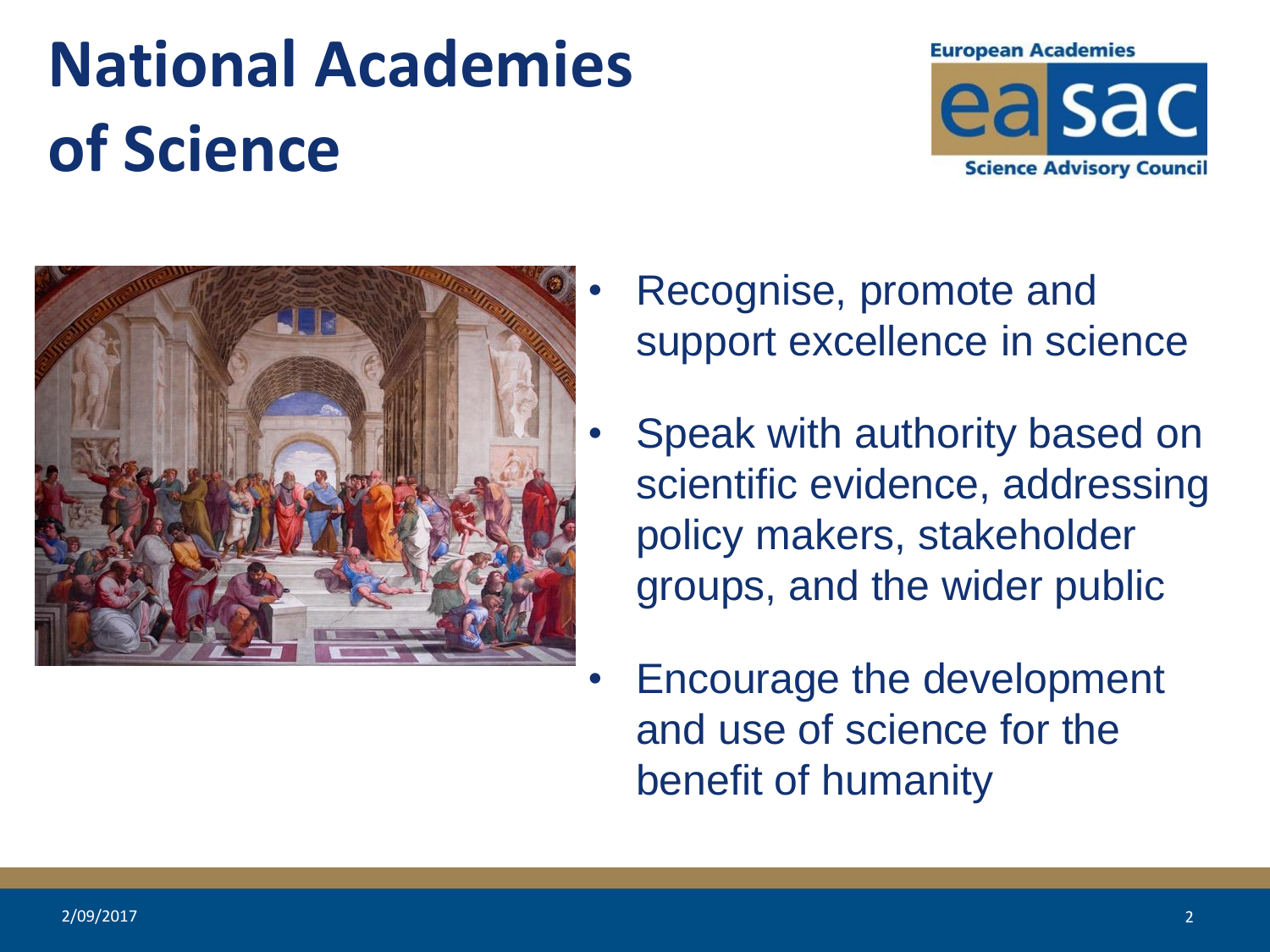## **EASAC What is it?**



- Network of national science academies in Europe
- Set up in 2001 to provide independent policy advice to EU (Commission and Parliament) – united voice of the best EU scientists
- "Science for policy" use scientific evidence to guide EU policy making
- I "Policy for science" guide the spending of research budgets]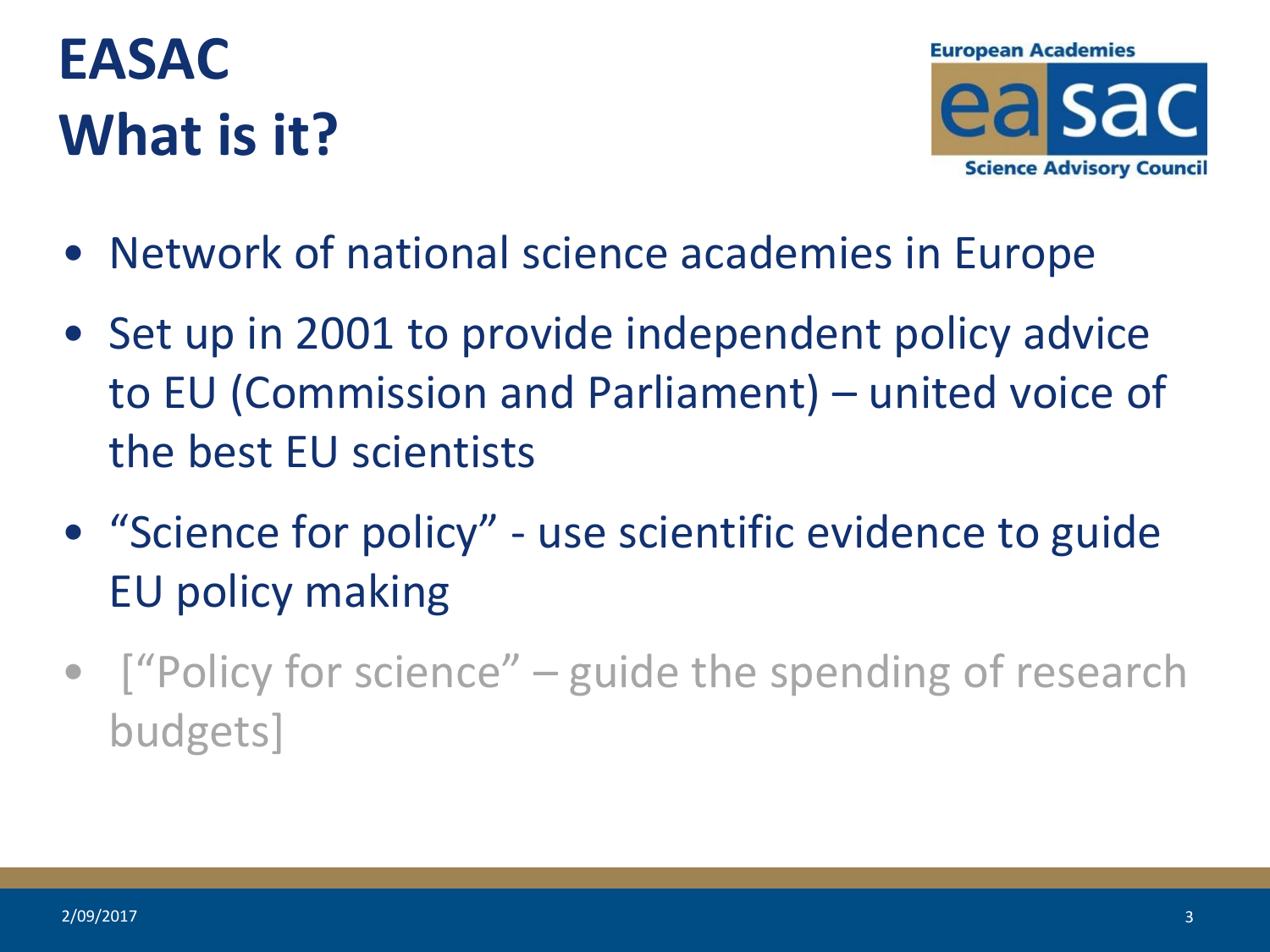### **EASAC What does it do ?**

- Provides detailed analysis and recommendations from Europe's most respected scientists
- EASAC's publications have EU-wide perspective and are designed for a policy oriented audience, not only for other scientists.
- EASAC is the affiliated network for Europe of Inter-Academy Panel (IAP) on international issues, and works with network of African science academies



### **European Academies** easac

**Science Advisory Council** 

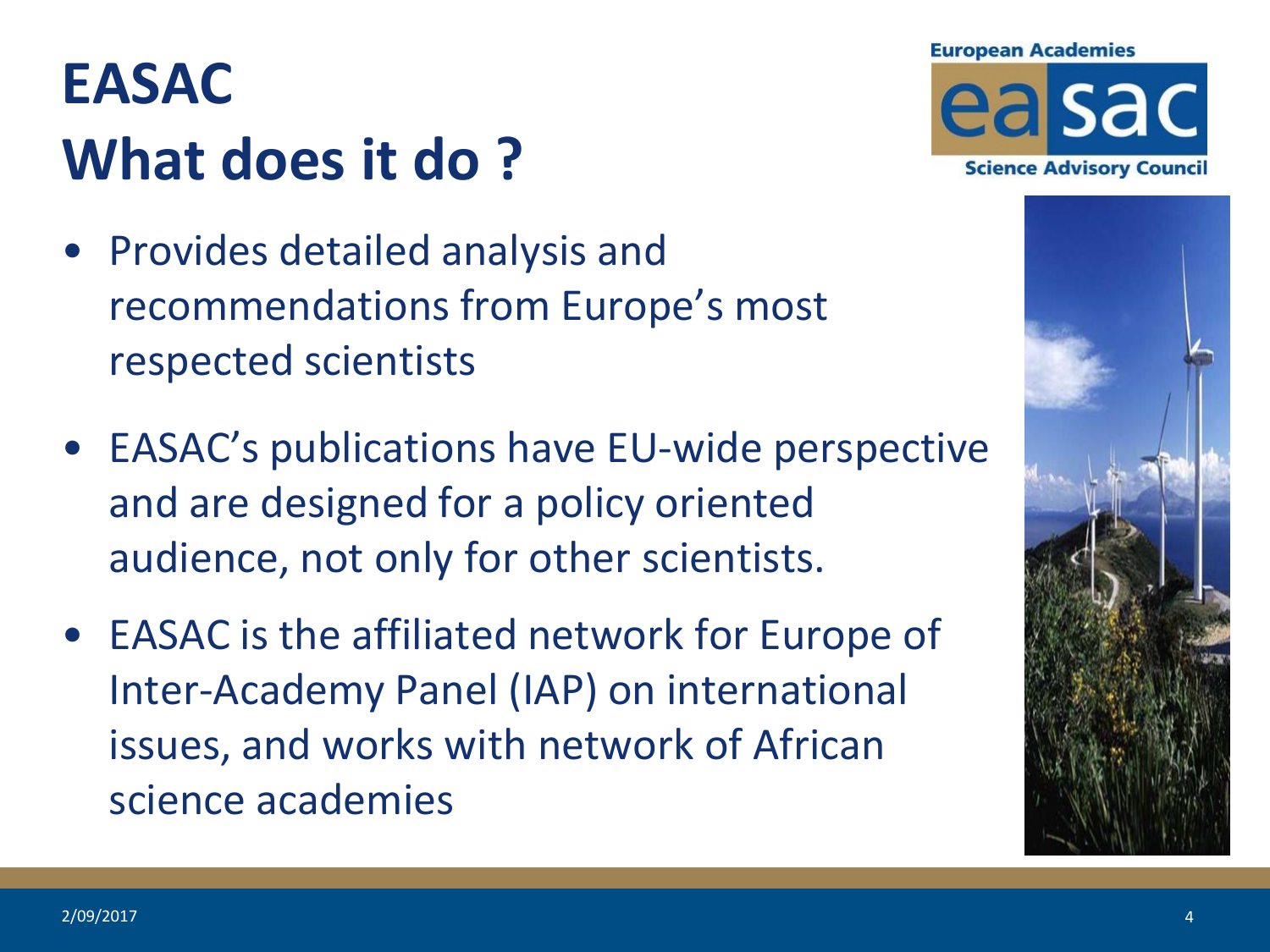

### **EASAC Evidence for policy**

- High quality (peer reviewed, quality assured)
- Validated by academies from all EU member states
- Independent (no commercial or political bias)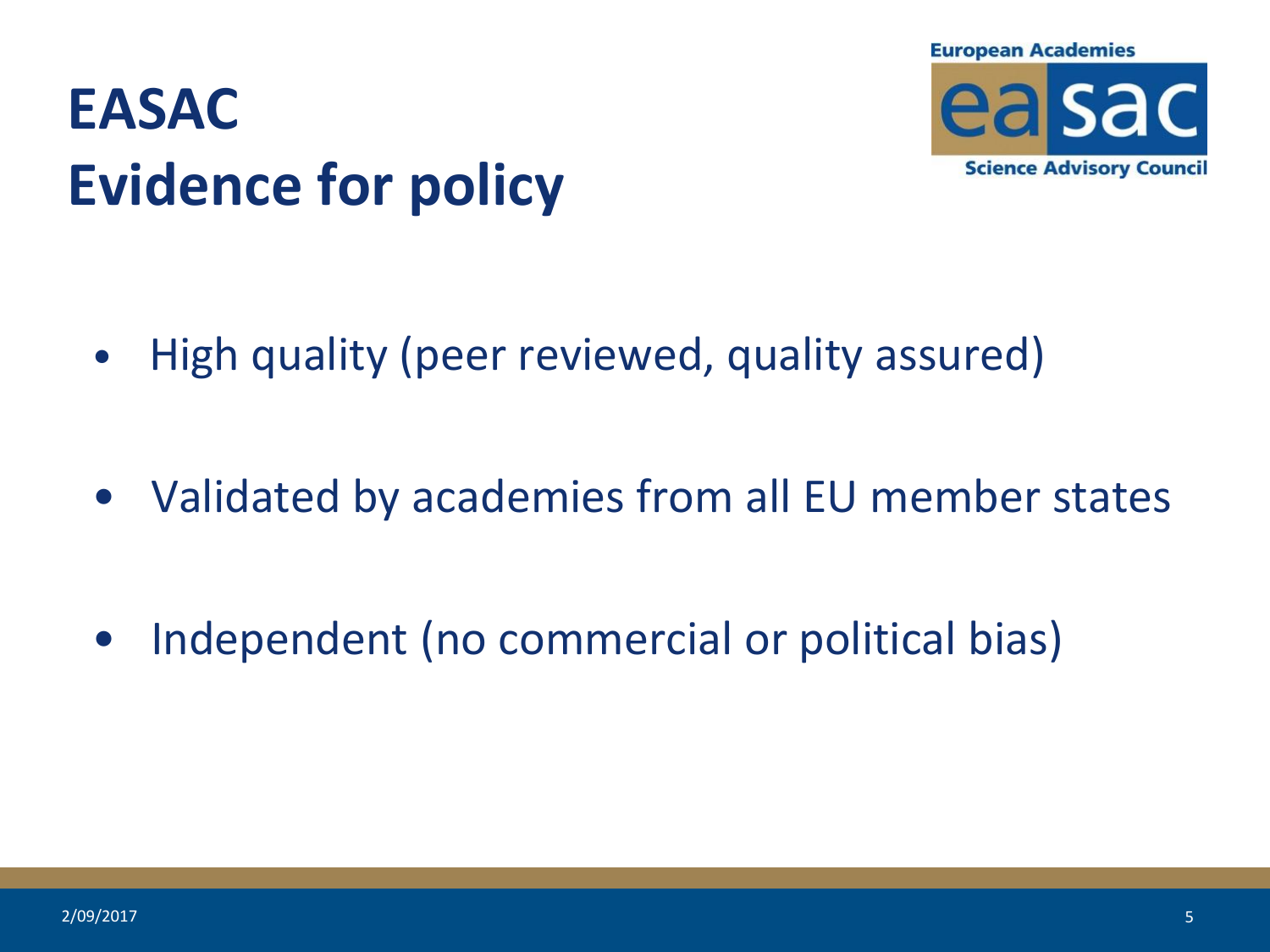

### **EASAC Membership**

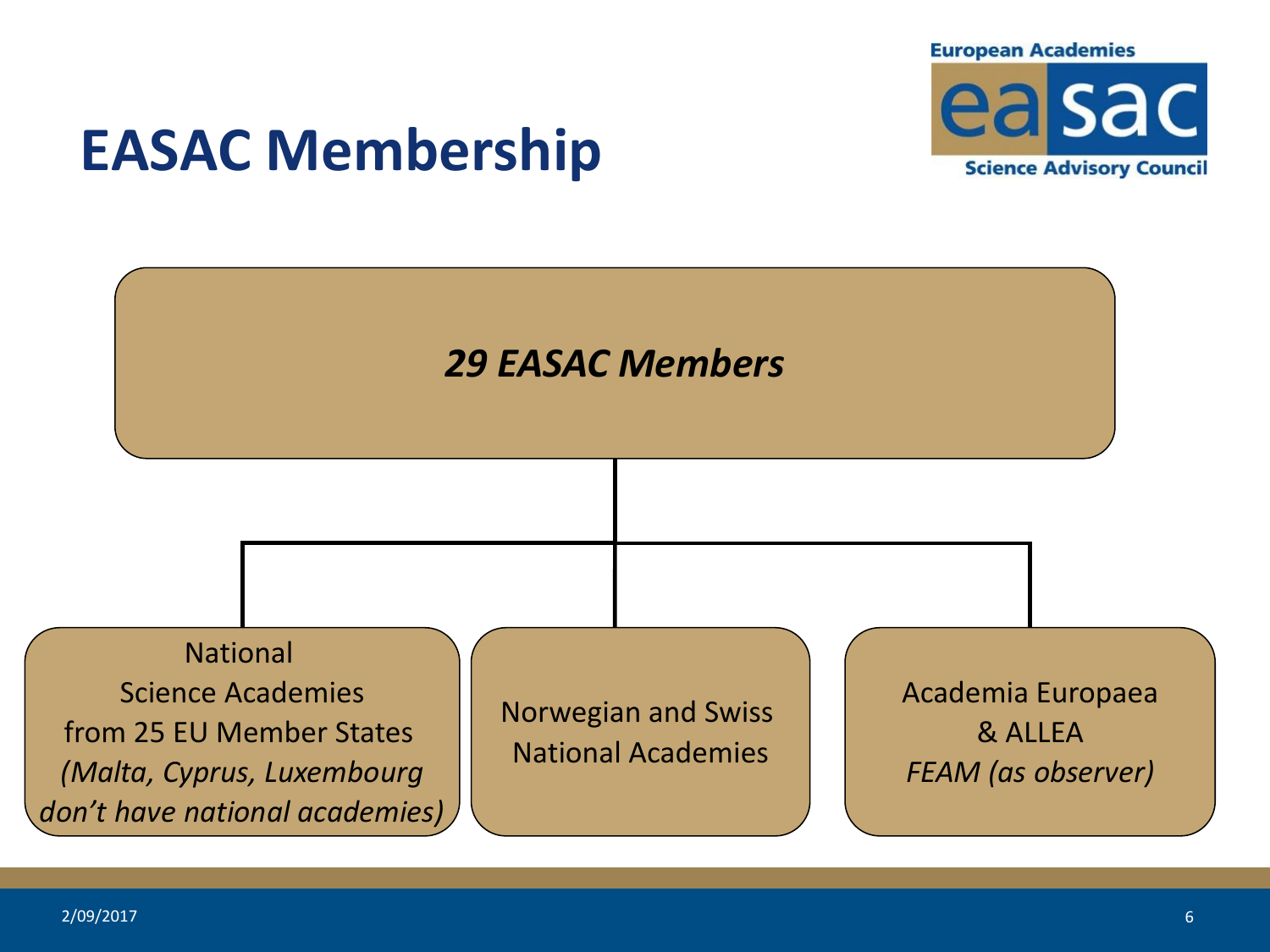**European Academies** 



#### **Science Advisory Council Organisational Structure of EASAC**

*Council (Full Assembly) Bureau (President and Vice-Presidents) Secretariat (at German National Academy Leopoldina) Brussels Office (at Royal Belgian Academies)*

**Steering Panel Biosciences**

Program Director Biosciences Working Groups Biosciences

**Steering Panel Energy** Program Director Energy

Working Groups Energy

#### **Steering Panel Environment**

Program Director Environment Working Groups Environment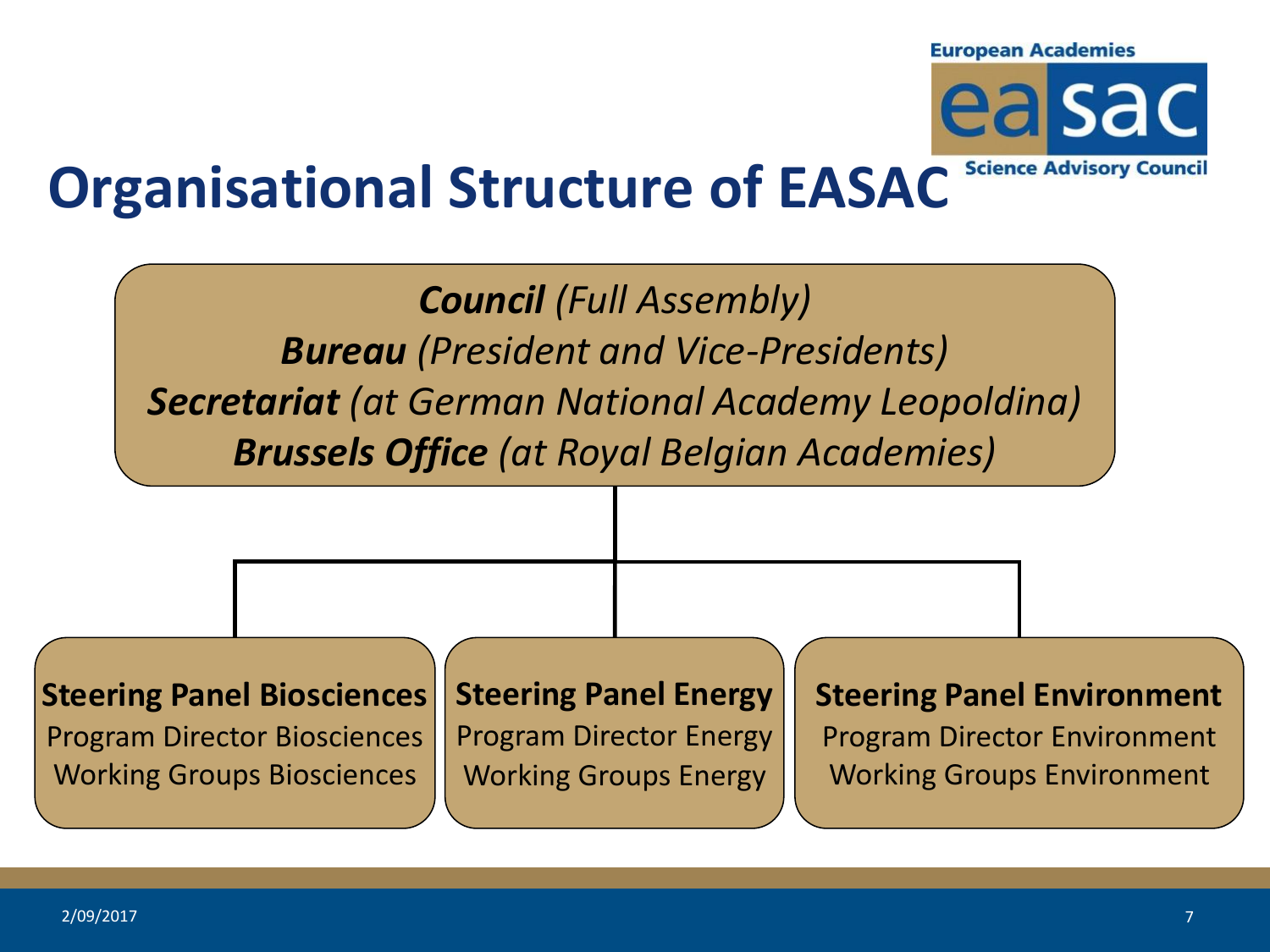

### **EASAC project outcomes**

- What emerging scientific evidence could be important for EU policy makers ?
- What independent scientific evidence could help policy makers to balance conflicting messages from different lobby groups ?
- What new developments need to be taken into account in future energy policies and legislation?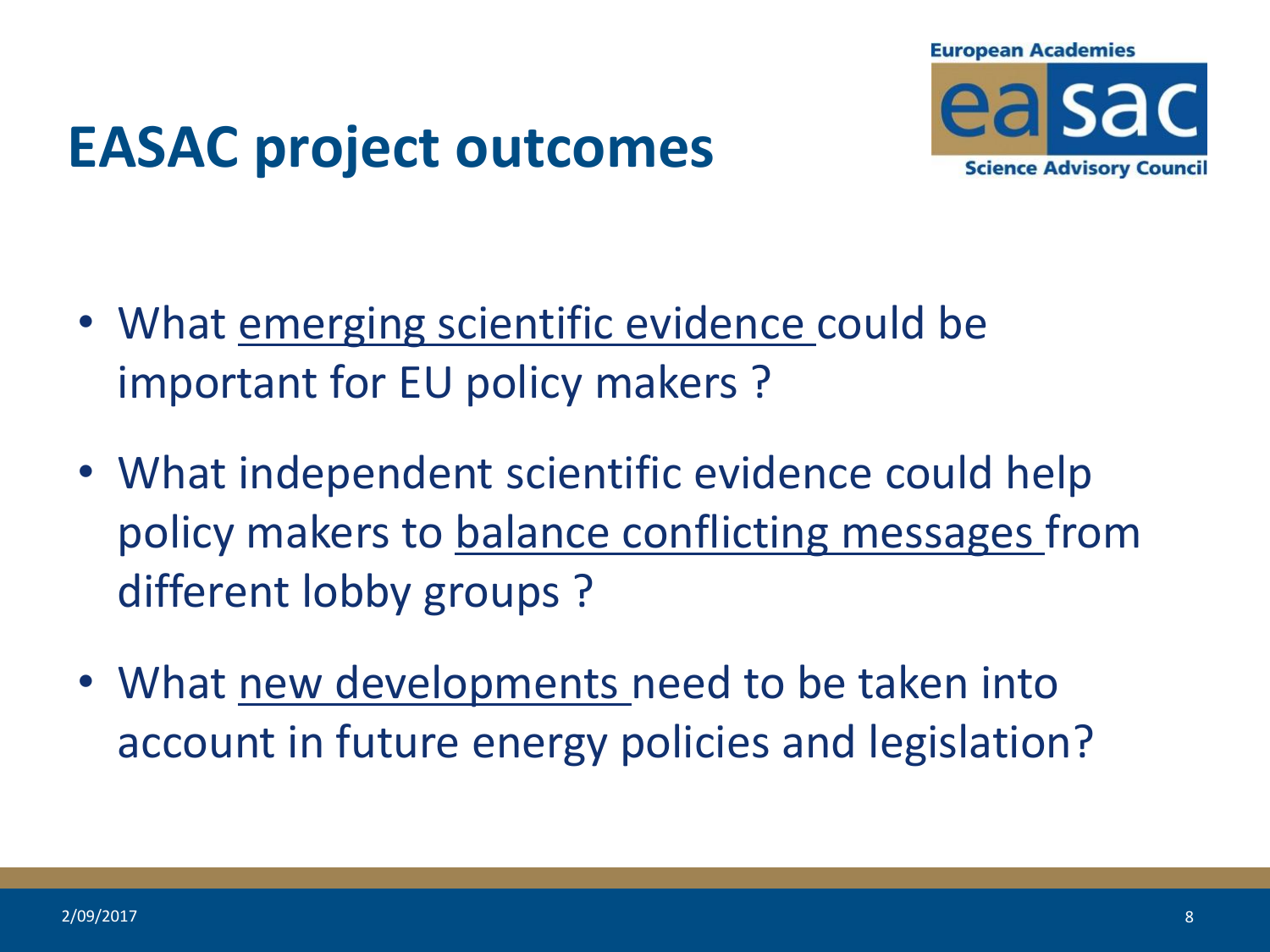

EASAC policy report 33

ISBN: 978-3-8047-312<br>This report can be found at

May 2017 May 2017<br>ISBN: 978-3-8047-3729-7





EASAC policy report 32

ISBN: 978-3-8047-372<br>This report can be found at

**April 2017** April 2017<br>15BN: 978-3-8047-3728-0 Science Advice for the Benefit of Europe

### **Recent EASAC Reports**

Science Advice for the Benefit of Europe

### **European Academies** easac

**Science Advisory Council**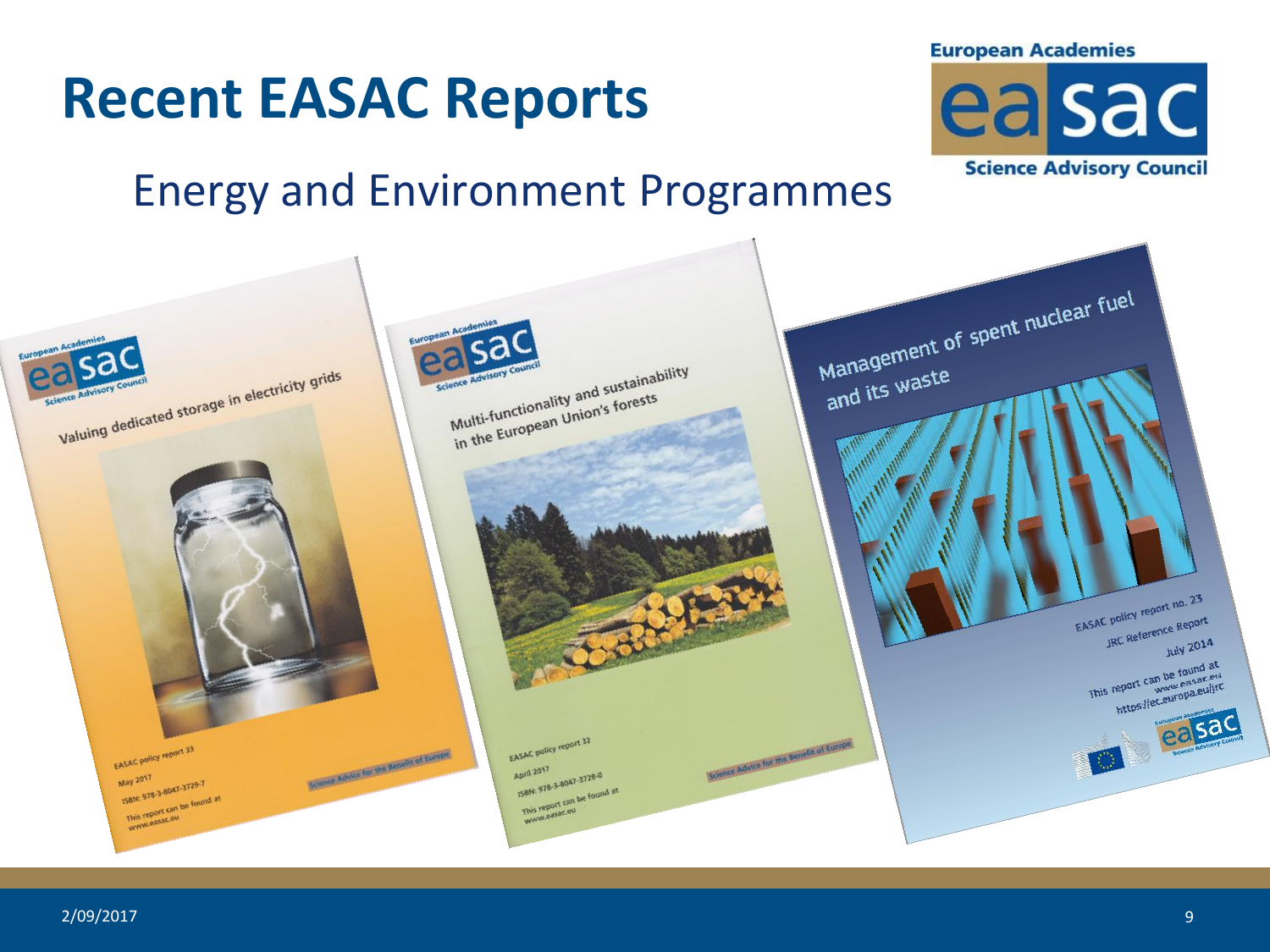## **On-going EASAC Projects**



- **Decarbonisation of Transport**
- **Negative Emission Technologies**
- **Sustainability of Europe's Soils**
- **Smart Villages Initiative in Developing Countries**